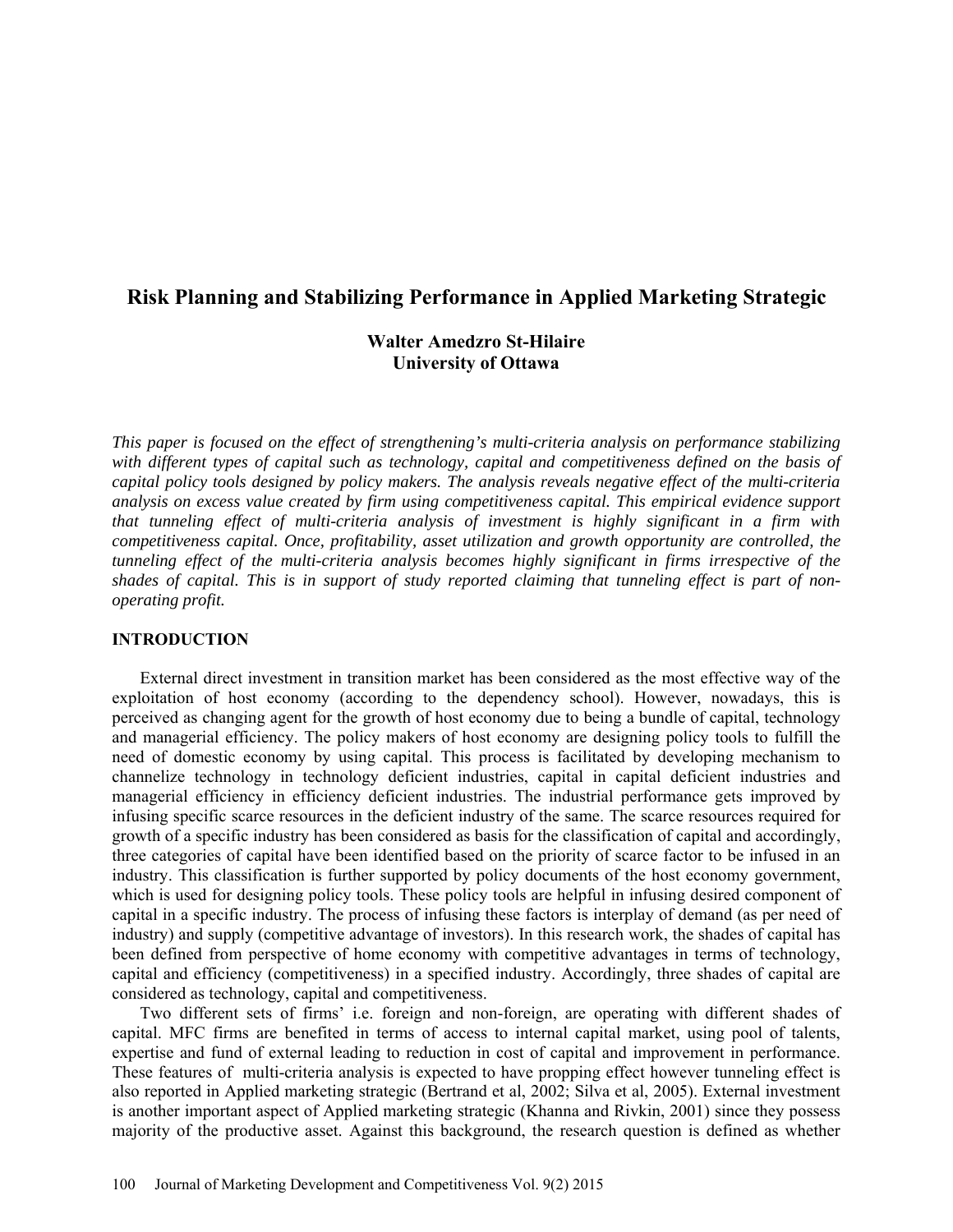multi-criteria analysis of investment has propping effect or tunneling effect on firm with different shades of capital in Applied marketing strategic?

In this paper, the effect of multi-criteria analysis of investment on different shades of capital has been analyzed in Applied marketing strategic. This analysis has used dataset from emerging market and it is observed that multi-criteria analysis has tunneling effect in competitiveness shaded FDI capital is highly significant. In technology shaded and capital shaded capital, multi-criteria analysis tunneling effect is significant after controlling value enhancing factors like profitability, growth opportunity and asset utilization. The paper consists of seven sections. Topics include: different shades of capital, which is linked to the policy framework adopted by Transition government; the effect of these shades of capital on excess value created by firm; analysis of the effect of multi-criteria analysis on excess value created by firm with different shades of capital; and concludes with a presentation of hypotheses; a dataset with methodologies used for analysis; discussion and conclusions.

### **FDI POLICY FRAMEWORK: DEFINING OF FDI CAPITAL**

More often Transition Government intends to open specific industry in regulated environment. Allowing external direct investment for specific industry is critical decision of Transition government and there is a separate list known as negative list, which covers all the industries where is prohibited. The purpose of Transition government to make domestic industry competitive in international market gets served through spillover effects. Transition's investment policy focuses on a combination of restrictions in three dimensions for any given industry i.e. capital flow restriction, ownership restriction and repatriation restriction. The rationale behind these three forms of restrictions is provided in the policy documents of the government. These restrictions are meant to channel the flow of FDI with capital, technology and managerial implications to industries, which require them. For instance in industries wherein huge capital investments are required and where there is limited or no domestic players exist, restrictions are not imposed in the first two dimensions i.e. capital and ownership with a limited restriction on the third dimension. In such identified industries or sectors a foreign investor can directly invest without prior government permission and also have full ownership, but repatriation or exit is not allowed in the first three years of operation. In the following topic, an attempt is being made to elaborate on the rationality of these policy instruments in light of need of industries and characteristics of investors as mentioned in the policy document. These policy documents explicitly mention the objective of opening a specific industry for FDI and policy instrument used. Accordingly, this study presents the discussion on rationality of policy instruments, based on restrictions imposed. The industries can be categorized based on the restrictions imposed into four categories: 1. Industries with Capital restriction (no ownership restriction) - Industries with Capital and Repatriation restriction 2. Industries with Ownership restriction (no capital restriction) 3. Industries without any restriction (neither ownership nor capital) 4. Industries with both Capital and Ownership restriction.

In addition, the discussion is primarily focused on the first three categories, since the industries, which fall under the last category, are primarily related to national security and defense. These do not form part of this study, since most of the firms in these industries are not listed and the financial data is not available in the public domain.

### **FDI Investment Industries with Capital Flow Restriction**

Restriction on capital flow has been imposed in the form industry specific route for FDI approval i.e. automatic route and government route. FDI approval through automatic route is provided by default, as the investor needs to just inform the relevant authorities and in transition market's case primarily. This route virtually does not offer any restriction to capital flow. On the other hand FDI approval through government route vests the competent authority with substantial discretion with respect to restriction of capital flows in these industries and sectors. The restriction or the discretionary powers vested with the regulator also has two inter related dimensions of control, it not only controls the magnitude of investment which can be brought in by an investor in a particular firm but also the number of such investors to be allowed in each sector. In many cases the investments allowed in these sectors/industries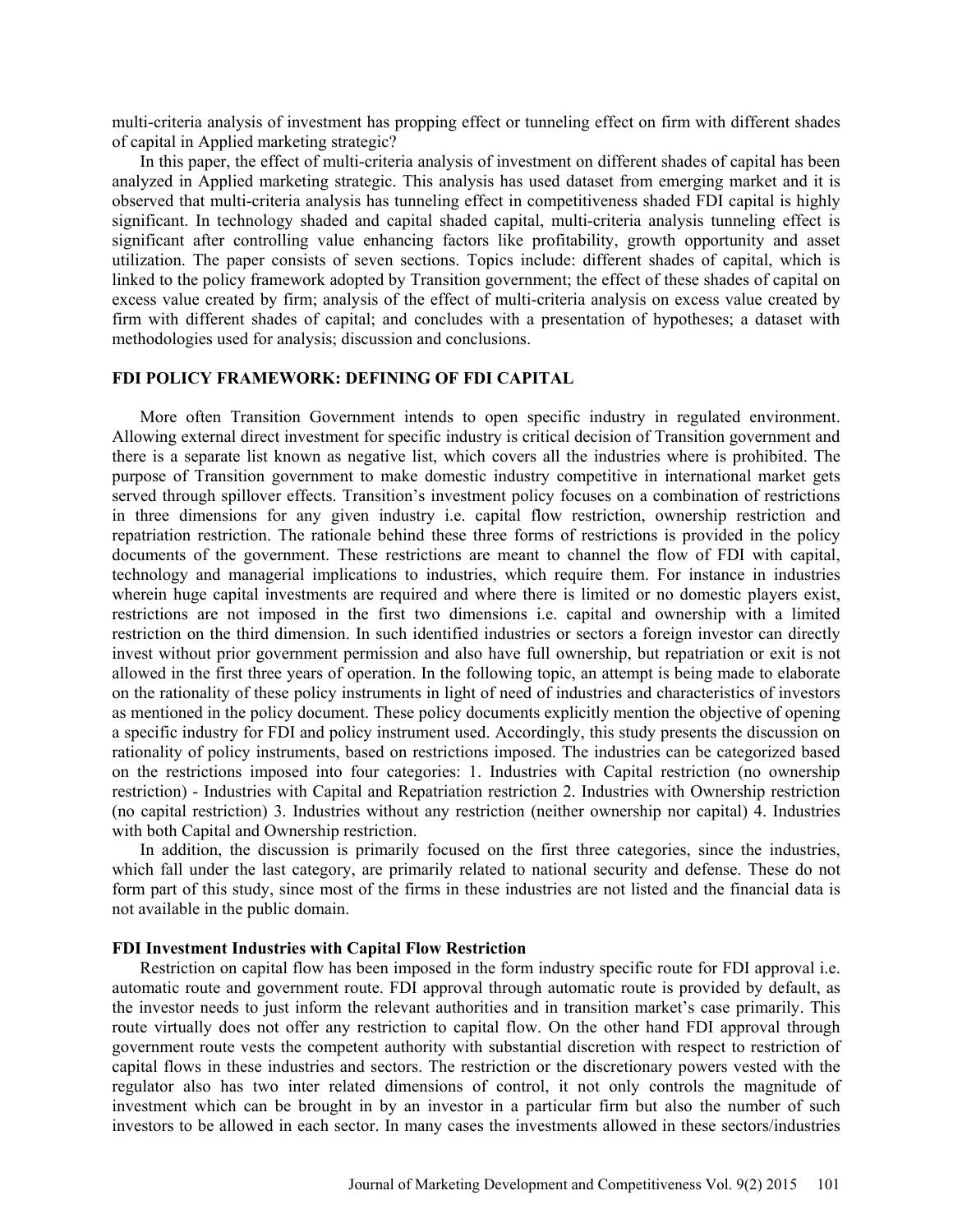are non-competitive in nature due to its uniqueness. For example if an investor is allowed to invest in a road project then there is no possibility of investment in another road project in same geographical region.

Transition FDI policy framework is designed to control capital flow in industries having potential of offering large size investment opportunity. In these industries capital restriction is impose to avoid speculative investment. There is possibility of acquisition of land for construction of residential complex; township etc., both Brownfield and Greenfield projects, in anticipation of rise in price upon completion of projects due to limited supply. Most of these projects are unique and investor can behavior may be monopolistic in nature. Lack of capital with domestic investors ceases such possibility of speculative investment and there is no need to restrict domestic investors in making investment. However, there is a fair chance that external investors with large capital raised at low cost will use such speculative investment opportunity, which needs to be avoided to control asset price bubble. This problem may be further accentuated in terms of price and affordability of local residents in case of large scale acquisition of real estate by foreign investors. This restriction is also by virtue of partial capital account convertibility in Applied marketing strategic. In addition to controlling meso-level effect, this restriction also helps in controlling negative effect of large capital inflow at macro level i.e. volatility of real exchange rate (Simone and Sorsa, 1999) and crisis of balance of payment (BoP) as experienced by South North American countries in1997 (North American Development Bank,2002). Given the above substantial discretionary powers have been vested in the regulator to control capital flow in infrastructure sectors like roads (highway), bridges, dams, development construction project & township, residential housing and other capital intensive infrastructure projects.

### **Industry with Capital and Repatriation Restriction**

The condition of minimum period for repatriation of the original external investment is imposed in some of capital seeking industry like real estate sector (Development of townships, Housing, Built up infrastructure and Construction Development Projects). This restriction is a precautionary measure considered by competent authority to prevent speculative capital inflow and ensure availability of the capital as per original commitment of investors. Although, this restriction may discourage investors but the uniqueness of project precludes any competition in market and ensure higher return. In this research work, firms operating in this industry have been pooled with industries with capital restriction.

### **FDI Investment Industries with Ownership Restriction**

Ownership restriction has been considered a policy instrument to encourage strategic collaborations in industries where technology is a more critical resource than capital. It has been mentioned in the policy documents that encouraging foreign investment in these industries along with technology collaboration would allow domestic firms access to superior technologies, increased exports and expansion of the production base. Imposing restriction on external ownership of a firm ensures that the domestic partner would gain expertise rapidly thus accelerating the spillover effect. These partnerships also help in establishing dynamic relationship between domestic and external industry in terms of both technology & investment which in turn would benefit the Applied marketing strategic in terms of technology transfer, marketing expertise, modern managerial techniques and promoting exports. As a measure to encourage FDI and technology transfer, FDI ownership has been increased to 51% in these industries (also known as FERA Industries or Annexure III Industries) on discretionary basis. This increase in ownership was done with an objective to avoid bottleneck in bringing new technology due to the lack of controlling ownership.

This is more important for closely held technology by manufacturing firms. In high priority industries, automatic approval helps in facilitating technology transfer agreements and limiting bureaucratic delays in the process. Hiring of external technicians and conducting testing of indigenously developed technologies were also set free from the prior approval process. Domestic trading companies (primarily engaged in export activities) were also allowed for 51% equity investment to encourage export. This was done in addition to government initiatives of extending assistance to trading companies in systematic exploration of world markets through intensive and highly professional marketing activities.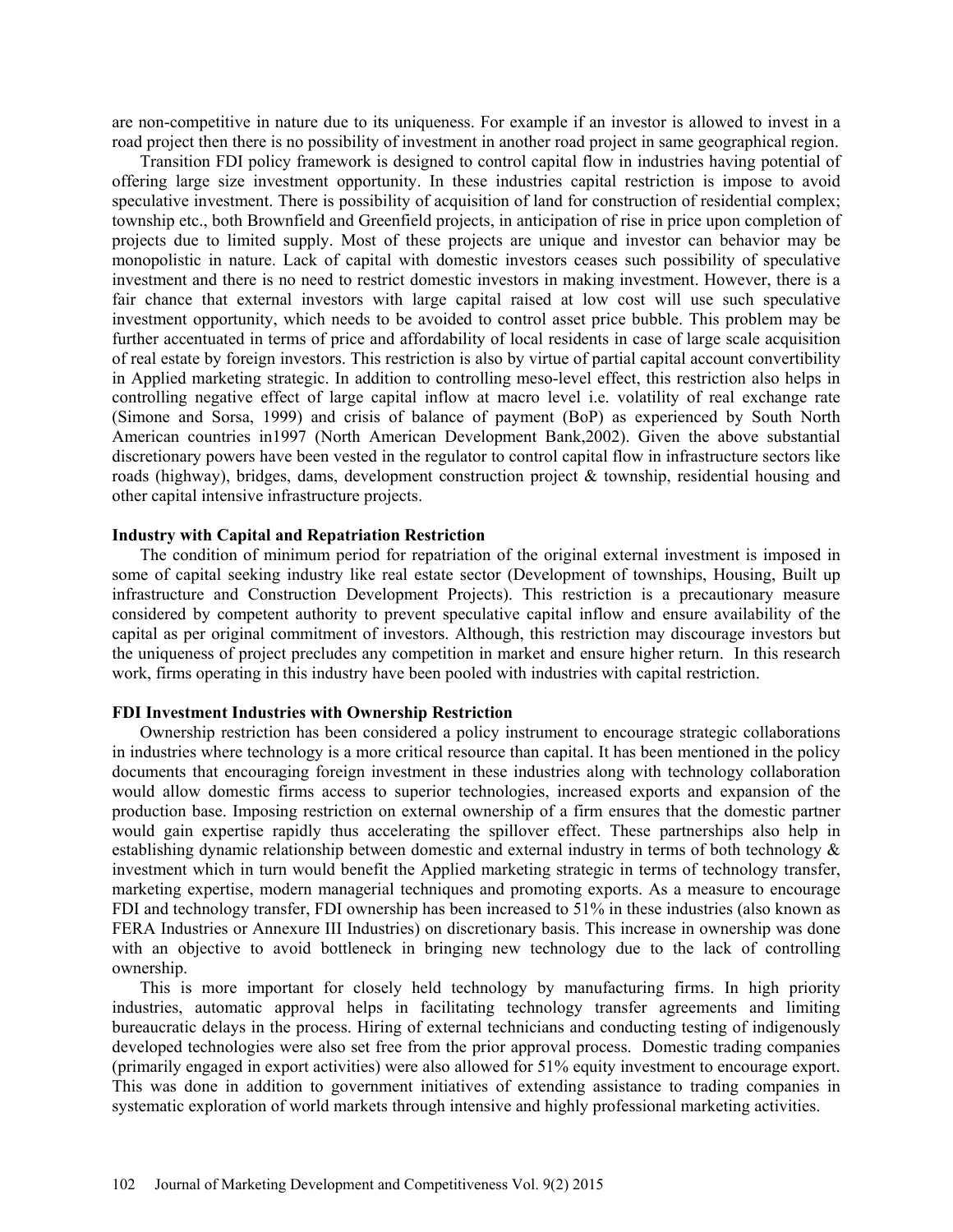In many industries advanced technologies are not available and which are essential for domestic firms to compete globally. Transition government's objective to develop these industries through technology transfer and produce high tech products/services was clearly enunciated in the policy document of FDI opening for Commodity exchange where FDI will bring the latest technology, modern management skills and best practices. Similarly the telecommunications sector and IT sector were also opened for limited ownership FDI with the intent to enable these sectors to access state of the art technology in these domains. Policy documents also mention the new technology infusion is the prime objective for allowing FDI in Global Mobile Personal Communications by Satellite, readymade garments sector<sup>1</sup> and software industry.

# **FDI Investment Industries Without Restriction (Neither Ownership Restriction nor Capital Flow Restriction)**

Investment in these industries provides opportunity for foreign investors to full ownership and unlimited capital flow without prior permission (automatic route). The rationale as per the policy documents is to make Transition industry globally competitive. The policy envisages that FDI in these sectors would leading to the introduction of superior quality of products and services given their expertise in international market spurring Transition firms to improve the quality of their products and services to remain solvent. For example Terrestrial Broadcasting FM industry has been opened for FDI to provide superior programs (local content and relevance), quality improvement in service and generating local employment. On the other hand FDI has also been permitted through Export hardware schemes, Electronics Hardware Technology Park Scheme, Software Technology Park, Export oriented units and Export promotion zones, trading companies with thrust on export and industries like textile, Aquaculture & fish/prawn units etc.

### **FDI Investment Industries with Capital and Ownership Restriction**

The firm operating in this type of industry fall under defense sector in Transition Market and for security reasons, restrictions on both, capital flow and ownership have been imposed. The ownership limit has been kept at minimum level of 26%, which does not offer controlling ownership to foreign investors as per the Company Act. The negative effect of imposing ownership restriction has been highlighted in discussion paper issued by Transition government. Transition defense industry has been deprived of access to high-end technologies as original equipment manufacturers are not interested in bringing their proprietary technology due to lack in controlling ownership. These firms are not listed with Transition stock exchanges and hence, not considered in analysis.

### **Implications of FDI Policy Framework**

Given the above, ownership restriction and capital restriction are important policy instruments in context of Applied marketing strategic. This study considers these two as major dimensions to be considered for classification of FDI investment industries in terms of their resource requirements and accordingly four different FDI types of industries. These industries are capital seeking, technology seeking, competitiveness seeking and security seeking. Accordingly, FDI capital is classified as technology shaded, capital shaded, security shaded and competitiveness shaded. This research work is focused on three shades i.e. technology shade, capital shade and competitiveness shade of FDI capital.

## **HYPOTHESES**

The hypotheses being proposed in this research paper are centered on relationship between shades of FDI capital, stabilizing Performance and multi-criteria analysis. The various aspects of their relationships have been discussed in two stages. At stage one, effect of different shades of capital on excess value created by the firm is discussed. This discussion is presented below, i.e. technology shaded FDI capital (3.1), capital shaded (3.2) and competitiveness shaded (3.3). In stage two, this discussion is extended to cover the effect as presented and gets concluded with proposed hypotheses against the background of the above mentioned discussion.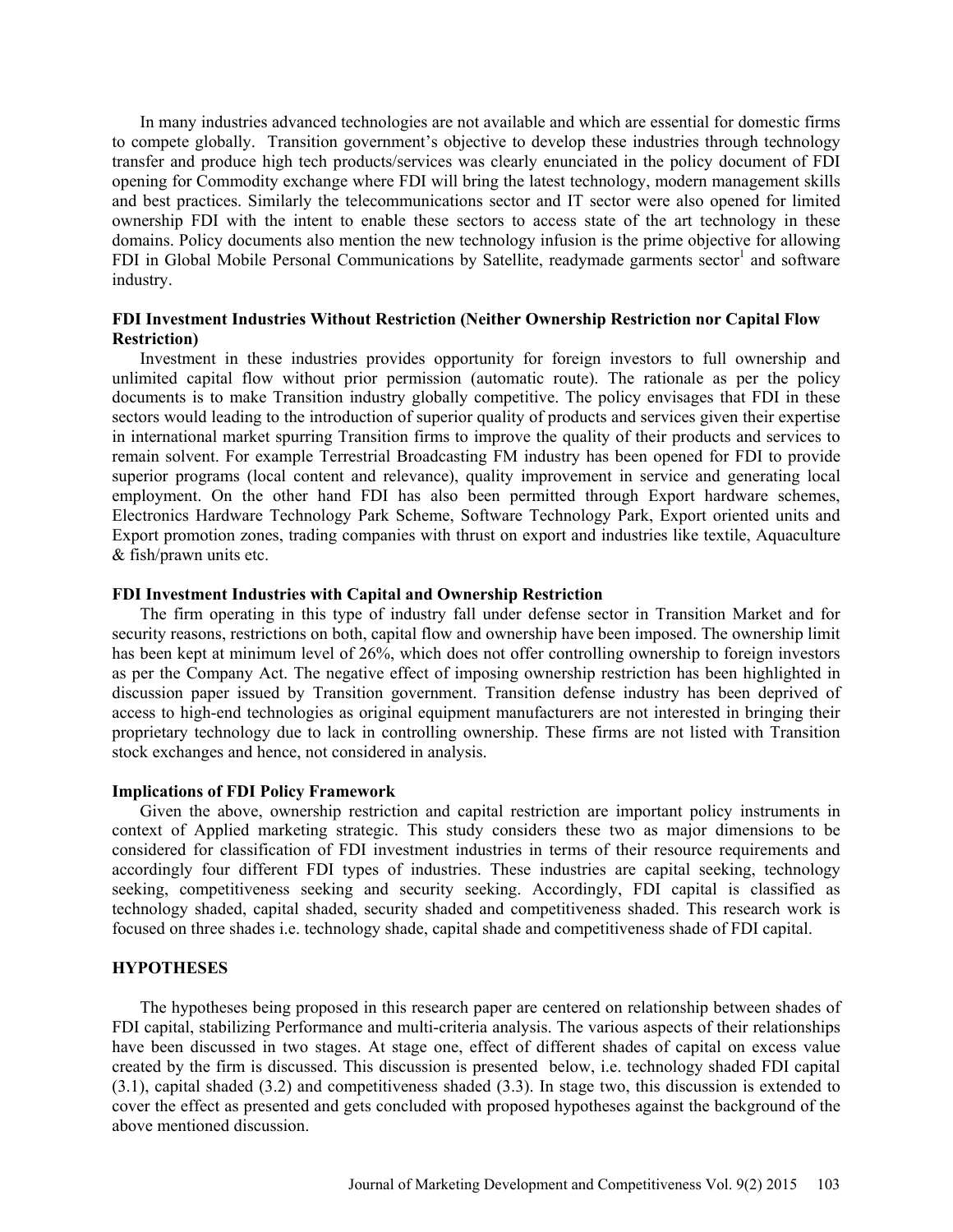#### **Technology Shaded FDI Capital and Stabilizing Performance**

Restriction on ownership is unique feature of technology shaded FDI capital and for any investor ownership restriction reduces the attractiveness of investment since in most cases this restriction imposes a control constraint. This ownership reduction forces the investor to work with the domestic partner in exploring synergies, which will enable them to generate superior, returns. The possibility of superior returns would depend on the inherent cost efficiencies or technology deficiencies of the domestic partner. In case of cost efficiencies unless they are specific to the host economy or domestic partner, the investor would opt to invest wherever such cost efficiencies are available without the ownership constraint unless the investor is more interested in exploiting the domestic market which otherwise will not be accessible. Given the above, in case of ownership constraints investment decision by a foreign investor would depend on other factors other than cost efficiencies. Literature clearly identifies that technology superiority of the investor as compared to the domestic partner is a critical factor for investment in any economy in spite of ownership restrictions. The magnitude of this technology gap also plays a critical role in nature and timing of the spillover effects as elaborated in literature review earlier. There is further elaboration on the incentives available to investors due to their possession of superior technologies in spite of ownership constraints imposed by the economy on investment in specific sectors.

Investors have firm specific advantages by virtue of possession of superior technology as strategic asset, which helps in creating higher surplus than non-FDI firms. The surplus generated by these investors consists of two components a) output based observable surplus and b) intangible asset (goodwill, experience etc.) based unobservable surplus (Karabay, 20010). Although, output is independent of ownership control (Dasgupta and Sengupta, 1995) but firm-specific advantage depends upon the unobservable costly effort of foreign investors in developing technologies through R&D, which is directly proportional to its ownership control. Technology is already available with these investors and the product or service utilizing this technology can be made available in the market with minimal investment since only the incremental cost of its implementation with domestic partner would be needed, this reduces cost of investor's effort. Investment would flow into the economy as long as this reduction in level of effort more than compensates the decrease in surplus due to domestic partnership as imposed by regulator. Therefore, in spite of ownership restriction, technology investors get motivated to make investment in Applied marketing strategic from a resource exploitation perspective as long as the magnitude of technology gap is not large enough to delay the time line of superior returns. These investors get benefited through better utilization of raw material, technical skill available in host economy, cost efficient human resource (unskilled worker). These investors also get benefited by virtue of being first mover (Li et al, 2003) especially with market-seeking motive in high growth industry. These investors prefer partial ownership with domestic partner (Frynas, Mellahi & Pigman, 2006) and reduce the time of offering product/service by using facilities of incumbent partner (Kogut & Singh, 1988). Creation of wholly owned subsidiary along with development of adequate production and supply chain capacities delay the entry of investor thus loosing opportunities to capture the market (Bell, 1996). Since this delay would catalyze the domestic industry to source the technology from a different partner to protect their markets.

In addition to the above, there is also a fair chance of obsolescence of new technology in long term (Vernon, 1966), which will reduce the time available to the investor in monetizing the same. Two other dimensions i.e. technology transfer and internal R&D capability also explain foreign investors' expectation about performance in different time horizons. Investors in possession of new technology can implement in FDI firm through technology transfer at lesser cost compared to developing in-house or acquiring from open market. The return of FDI firm increases due to adoption of new technology, which is further fueled by reduction in technology implementation cost. Investor exploits technological advantages in host economy in collaboration with domestic partner, which facilitates internal R&D capability of FDI firms in short term. Non-FDI firm either develops their R&D capability or acquires the technology in the medium to long term (spillover effect), which will gradually erode competitive advantage of FDI firm unless they maintain their technological superiority.

The performance of a firm can also be measured on another dimension which would be the value created by FDI firms. This differs from the superior returns as measured and tested in the previous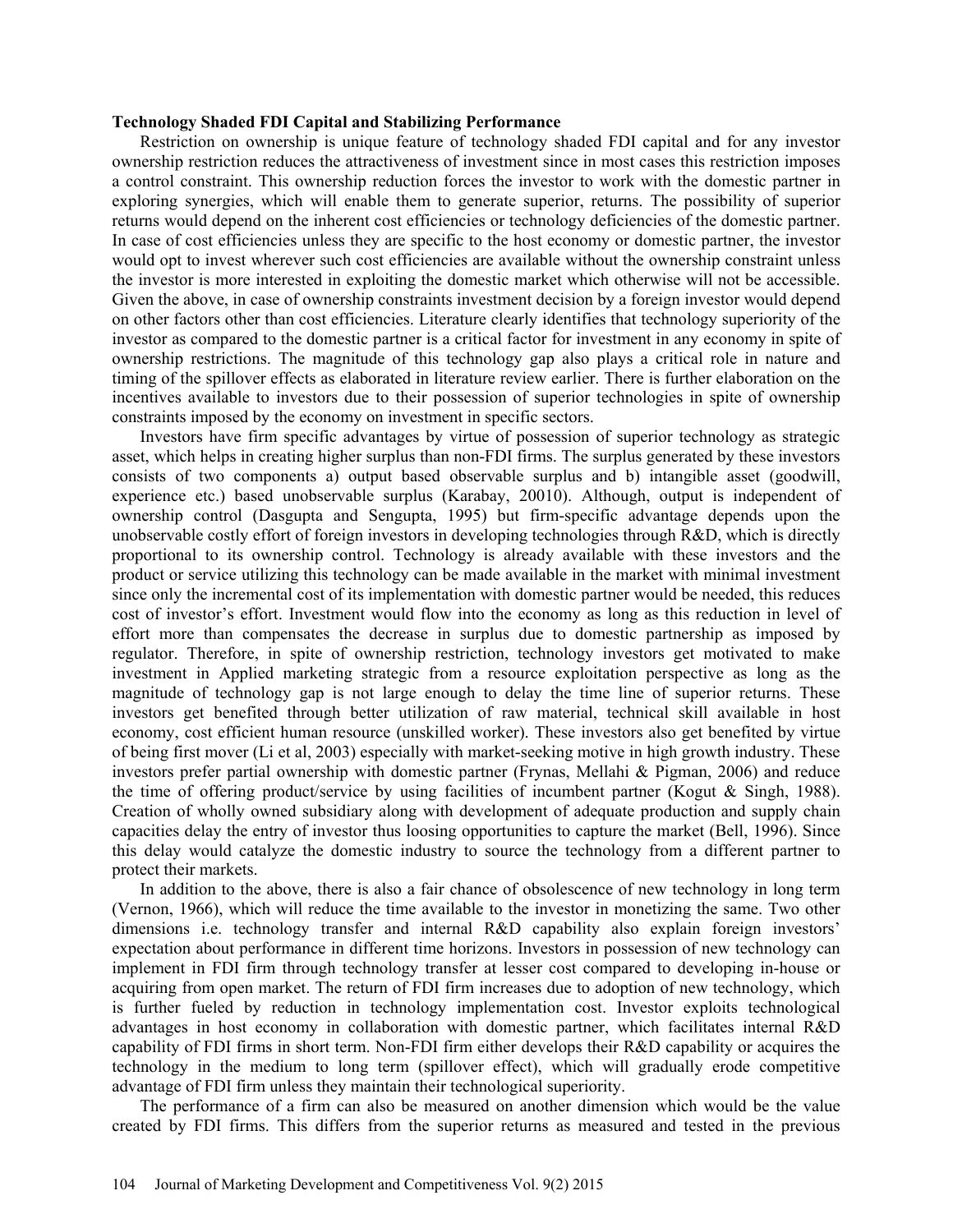hypotheses. Stabilizing Performance is considered as an indicator of relative performance. This measure of performance considers capital gain, which is normally excluded while calculating return expressed in terms of accounting measures (ROA, ROE etc) and equity market (logarithmic return). In industry with ownership restriction, value creation is viewed from two aspects i.e. information processing and commercialization (development of new products/services). Uncertainty and equivocality are two important dimensions which explaining role of management of the receiving firm for effectiveness of technology in value creation (Teasley et al, 1996). The familiarity about technological situation (Uncertainty) and the degree of ambiguity about technology (equivocality) of FDI firm is dependent of managerial ability. FDI firm is proposed to be superior to non-FDI firms on these two criterion. Technology transfer is focused on a three step process i.e. acquisition of new knowledge or information, converting to commercial products or service and positioning products/service in marketplace (Camp and Sexton, 1992). Given the availability of technology with investor of FDI firms, they are in a better position to create more value (internal spillover effect) as compared to domestic firm having no access to these technologies and lacking in innovation. This is an intangible asset for the FDI firm which is difficult to imitate and easy to protect. During initial period, creation of excess value is possible by increasing managerial ability (in terms of familiarity with technology, development of products/services and positioning). With time, technological spillovers effect will increase and non-FDI firms will have also access to these technologies and decrease the excess value created by FDI firms.

#### **Capital Shaded FDI Capital and Stabilizing Performance**

For industries wherein capital restriction strategy has been implemented, the investor is faced with the limitation in the magnitude of investment, which can be bought into a specific sector/ industry. This limitation is incentivized by also limiting competition in these sectors by imposing a cap on the number of firms who can invest in these sectors. This incentive would limit the volatility of returns to a large extent. Other than this there is also a repatriation limitation, which is imposed wherein, exit is not permitted for a minimum specified period. From the investor point of view only those investors who have access to large capital resources and having longer return horizon would be interested given the incentive of limited competition. Given the policy constraint on overseas borrowings and the nature and scale of the projects, domestic investors are constrained by the unavailability of low cost funds, along with lack of relevant experience due to limited operation in international domain. The excess demand of capital in a particular industry increases cost of capital and accentuates the scarcity of capital to other critical sectors/industries thus adversely affecting a balanced economic growth. This increased cost of capital combined with inability of generating revenue stream in short term due to nature of the projects in these sectors/industries accentuates the riskiness of investment.

As opposed to the domestic investors, external investors have access to low cost capital in large amounts due to low interest rates and lack of investment opportunities for savers in their economies. The infusion of foreign capital from these investors in this particular set of industries will relax the financial constraints on the host economy thus reducing gap between demand and supply of capital. This reduction in gap of demand and supply will reduce the interest rates due to the demand supply mismatch and thus the cost of capital for investments in these large long gestation projects. This will also reduce the volatility of returns associated with these projects. This reduction in uncertainty of cash flow and decreased risk associated with financing firms in industries with capital constraints reduces the cost of capital and increases the return associated with these sectors/industries. This combined with limited competition would allow for higher returns to these firms in both short term and long term. Other than the above in these industries, technology is accessible to both FDI and domestic firms however these two different types of firms can be distinguished on the basis of scale  $\&$  scope of economies. These sectors/industries require heavy investment during initial periods to create the infrastructure for offering long-term products/facilities. In other words, these investments have long gestation periods due to which revenue streams are delayed with the initial cash flow streams being negative for a longer duration. Another factor is the scale and scope economies in long run inherent in these projects with very limited opportunity of imitation or competition. Given the expertise required and scale and scope of these projects it would be very difficult for these projects to be executed properly in the absence of assistance in terms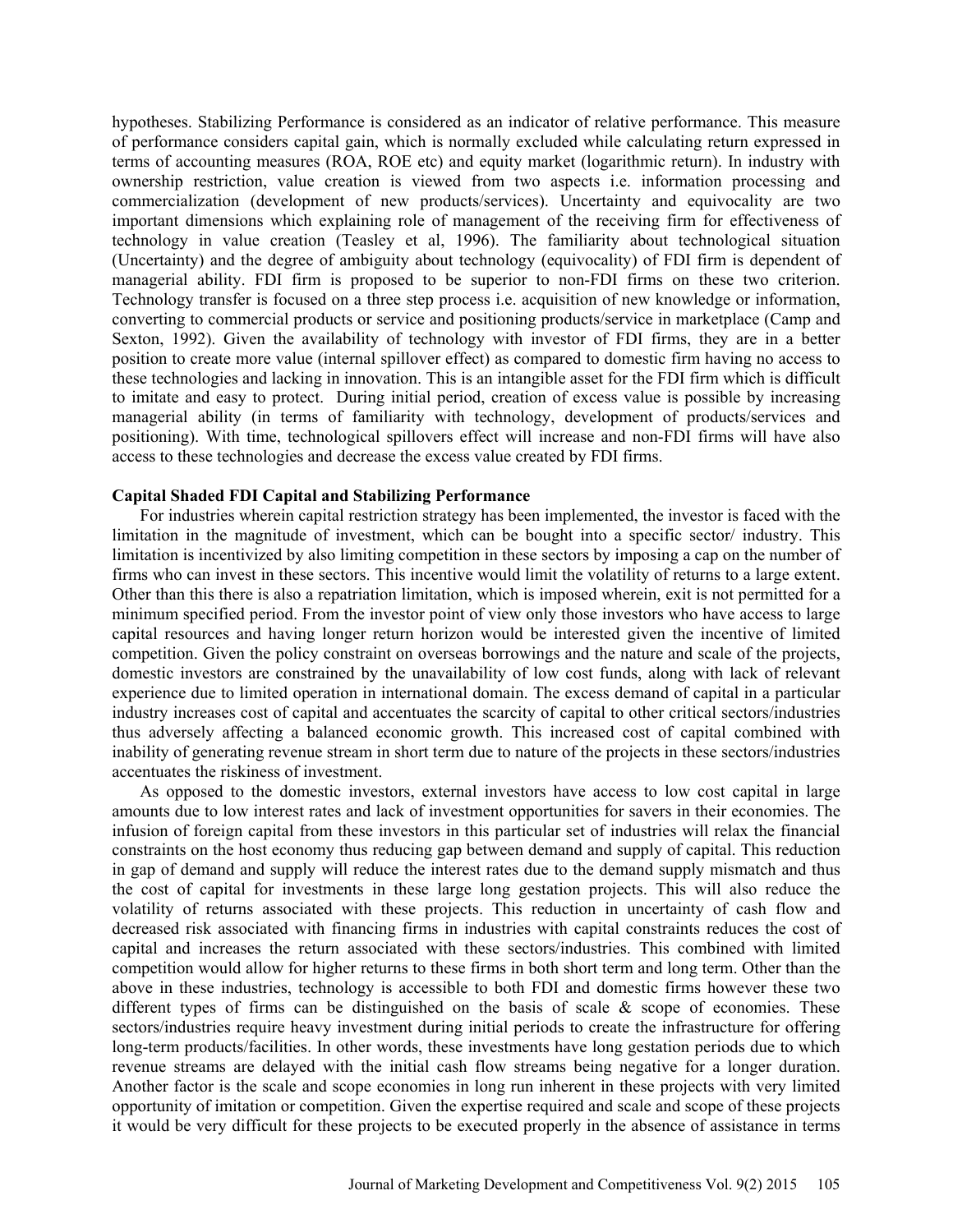of technology, capital and expertise. Firms, which have global exposure with access to significant funds, will have a definite advantage and add value to the economy. Most of these projects are in the form of creating non-transferable tangible assets within the host economy. The objective of FDI firm is to create excess value in long term due to nature of projects as discussed earlier. It is proposed that they will also create excess value in short term due to their long experience in handling international projects.

### **Competitiveness Shaded FDI Capital and Stabilizing Performance**

Industries in which a foreign investor can hold 100% ownership and the investment can be made through the automatic route are primarily industries in which there are experienced domestic players. These players have access to technology and capital in line with any foreign firm interested in investing in these sectors/ industries. These industries are characterized by few well-established players and exhibit monopolistic/oligopolistic characteristics. An investment by a investor in these industries would be able to generate superior returns only if the investor along with capital, technology also has superior managerial and operation efficiency and expertise. Once such an investor enters these industries then by default the efficiency of the domestic players would have to increase rapidly to maintain their competitiveness. In other words FDI in these industries other than capital and technology is primarily characterized by managerial and operational efficiencies and would increase the competitiveness and efficiency of the firms operating in these industries rapidly and the industry will be characterized by high competitiveness.

In this industry, access to all advantage generating factors of production i.e. new technology, capital and superior managerial skills is not a limiting factor for any firm to perform. Given this an argument that it is not possible to differentiate between FDI and non-FDI firms in terms of their performance in the long term, though there could be marginal differences in the short term within a specific economy. Though the window for these differences in the short term would be very small and negligible. Since there would be a time lag for operationalizing any FDI in these sectors, in the short term and FDI firm would underperform a non-FDI firm but the window for this opportunity would be very small or negligible as mentioned earlier. For an FDI firm investment in these sectors will be tenable not because of the possibility of superior returns but because of marginal contribution to their overall returns at the global level.

In industries without capital or ownership restriction, protection of firm's asset specificity is crucial for strengthening its competitive position (Bell, 1996) and hence external investors prefer higher ownership control. The exploitation of competitive advantage helps in strengthening its position in the market especially in case of price competition. In these industries, FDI firm outperforms on account of total factor productivity (efficiency) due to technology, capital and better managerial practices. Technology and capital are also available for domestic firms however complacency due to limited number of players reduces their managerial and operational efficiencies. In other words, FDI investment in these sectors/ industries would compel domestic firms to adopt latest technology and managerial practices of FDI firms in very short period to stay competitive. In this way, any advantage from FDI investors total factor productivity gets eroded very quickly as non-FDI firm also uses these factors.

Stabilizing Performance is another dimension of discussion regarding the impact of FDI. In industries with no constraint, access of new technology and capital is available to both FDI and domestic firms. These firms can only create value by using human resources, technology and innovation, unit costs economics and the infra-structure and strategy of the firm (Pitelis and Vasilaros, 2010). Imitation of all these value-creating elements is possible for the non-FDI firms in these industries. Given this any stabilizing Performance by FDI firm would be of a short-term nature.

#### **Effect of the Investment Multi-Criteria Analysis**

Foreign is inferred in the literature as collection of firms with common administrative & financial controls and crossholdings. They have common brand identity, pool of labor and rely on intra-group financing (Khanna and Fisman, 1998). Their interlocking facilitates communications about developments in technology, business opportunity and strategy among member firms. Granovetter (2005) observes that elimination of contract reneging through social mechanism of member firms further strengthen the ties resulting into increased cooperation. In context of Applied marketing strategic, large business houses are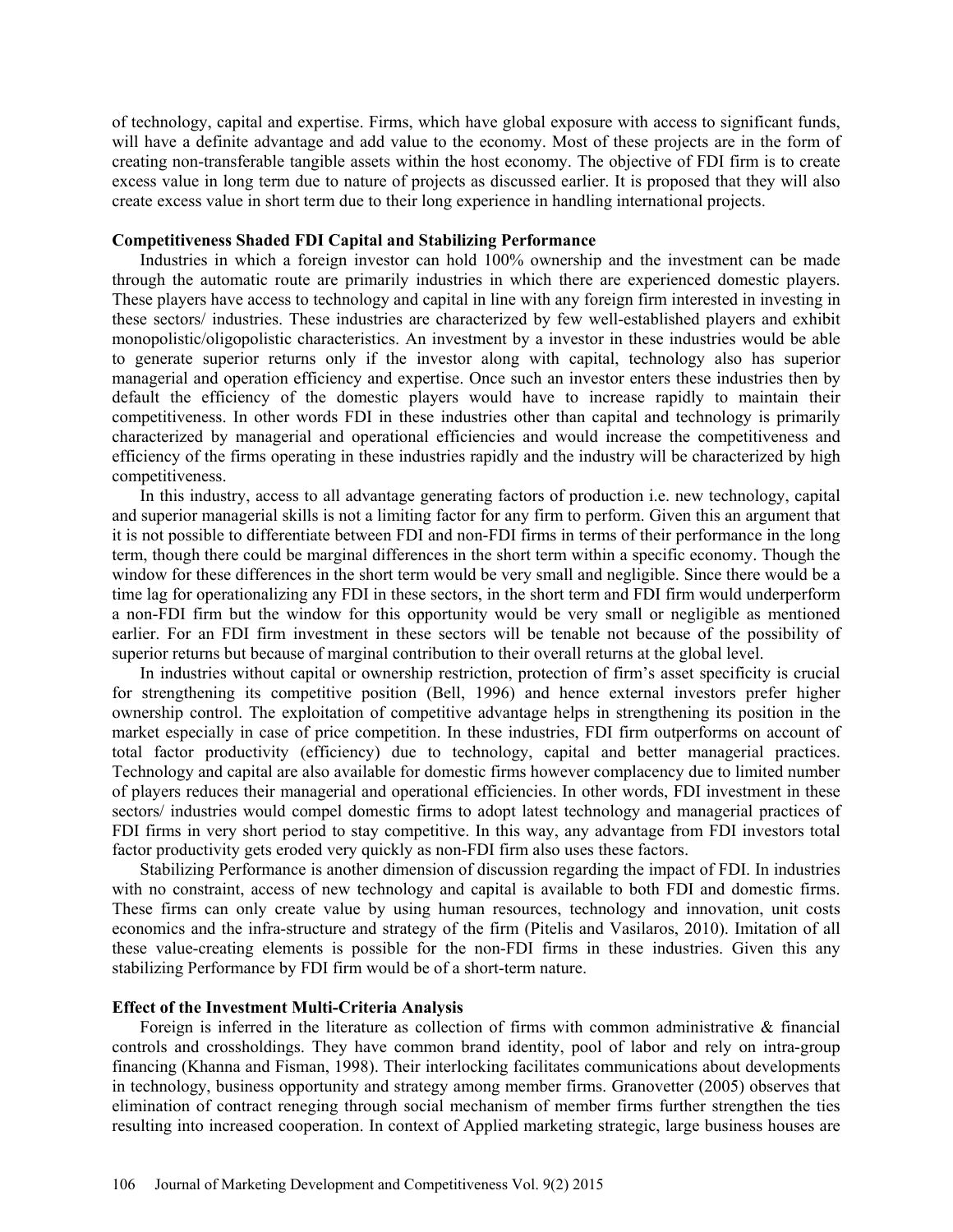family dominated with a greater possibility of extracting wealth from other shareholders (Silva et al, 2006). These are also suffering from the problem of misallocation of resources resulting into cross subsidization.

Strategically multi-criteria analysis' benefit in building and accessing a network for its own interest wherein resource can be easily accessible. It is true to domestic as well as international relationship. The larger external facilitates the operations and entry in the international market via joint ventures (Khanna & Palepu, 2000). The foreign firms are capable of enforcing property rights through their reputation or close relationship with bureaucrats. External is also in a better position to protect the technology as a core competency of their business. The external have been proven superior to stand alone firms in terms of accessing the foreign capital and technology.

External affiliated firms can accesses the internal capital market that brings down the cost of capital. Primarily the foreign investment can have access to broad sources namely internal capital market and external capital market. The internal capital market means the capital requirement is satisfied by raising it from the internal source from its member firms, which can be availed in various forms such as actual money, raw material or managerial competency. This is widely reported in literature that accessing funds through internal market is very easy and cheaper for external' member firm and it is also a desired form of source. The availability of internal capital is of greater advantage in comparison to raising the capital from external market. The advantage is two-fold one being availing the capital at lower cost and other is keeping the ownership concentration undiluted. Therefore the controlling stake remains the same across the firms owned by the foreign.

External' member firm can invest surplus cash available with foreign in high NPV project. These firms also get supported by other member firms due to higher insider ownership, to avoid dilution in private benefits after firm bankruptcy and hiding negative information about the group (Gopalan et. al. 2007). Such financial assistance extended by group members reduces probability of default on the investment and improves return by reducing cost of capital. The intra-group flow of funds also follows tunneling that can have high insider holding for the new firm. Foreign firms in Transition market has more internal capital market (Khanna and Palepu, 2000) and financial assistance is extended by intragroup firm (Gopalan et al, 2007). Multi-criteria analysis has advantage of increasing the firm's debt capacity by reducing the risk of the firm's debt, when business segments with imperfectly correlated earnings are combined (Lewellen, 1971). This effect is also known as co-insurance effect (Ferris et al, 2003) which is visible in diversified firms and is also valid for diversified investment. This increase in debt capacity will lead to increase in tax shields and therefore multi-criteria analysis reduces the amount of taxes to be paid. This reduction in tax will further increase performance of the firm. The above discussed features of foreign and its member firms, leads to dominant role of external even in case of joint venture with its member firm. Such dominance of multi-criteria analysis deter outside investors and Dahlquist  $\&$  Ran (2001) reports that investors tend to underweight firms with a dominant owner.

The foreign firm also gets benefited through diversification because the firm has certain resources that can be profitably deployed outside the industry in which it operates i.e. entrepreneurial skills, technology, requirement of fund for other business venture etc. The foreign corporation's reap the benefits from the diversification and definitely reduce the overall unsystematic risk. The member firm stands as an individual entity in the legal system, it gives option for multi-criteria analysis to decide whether it would like to bail out the underperforming firm or let it stop its operations to reduce further losses. The predominance of multi-criteria analyses insulates from the pressure of institutional investors and takeover threats although the undisputed controlling rights lies with the institutional investors (Nicodano & Chiesa, 2003).

The improvement in firm performance due to its investment multi-criteria analysis is widely cited in literature and a number of reasons been cited for the same. Institutional void or response to market failure (Khanna and Palepu, 1999, 2001; Gopalan et al., 2007) is one of the prominent reason on the basis their ability to mobile capital and labor to the concern firm from other. The frequent interaction between these affiliated firms helps in improving resource allocation and its bargaining power for favorable terms while acquiring financial resources (Guillen, 2000). Such interaction improves co-ordination in investment decision and reduces uncertainty in supplying intermediate goods (Gerlach, 1992; Keister, 1998). The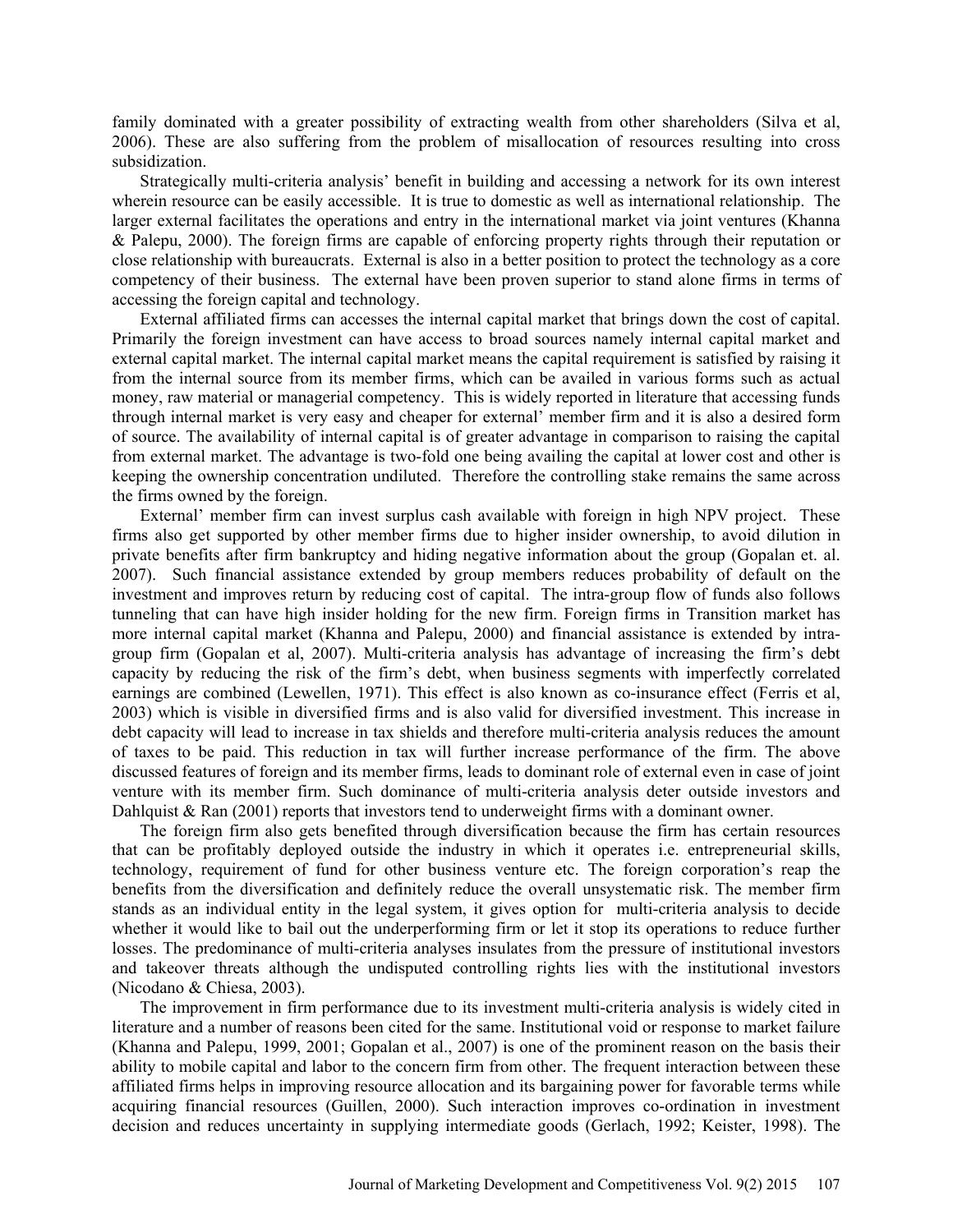efficiency of these affiliated firms also gets improved on the basis of reduced transaction cost since resources like scarce skilled and managerial talent (Chang & Choi, 1988; Chang & Hong, 2000; Khanna & Rivkin, 2000). The availability of tacit information, due to existence of networks of these multi-criteria analysis, reduce the level of uncertainty and makes situation better for these firms in contract enforcement and opportunity identification (Weidenbaum and Hughes, 1996; Granovetter, 2005). The opportunity search process is also facilitated by disseminating information regarding technology and product developments (Luo and Chung, 2005).

The literature cites that multi-criteria analysis' performance is correlated with the internal capital market and is highly significant when external capital market is imperfect. These firms are less sensitive to their own cash flow than cash flow of the rest of the members while making investment decisions (Fazzari et. al. 1988, Hoshi et. al. 1991, Shin and Stulz 1998). Internal market of foreign investment provides managerial competency and expertise in various areas that gives advantage to MFC affiliated firm in labor market. Internal market of multi-criteria analysis provides reputation, brand equity and MFC affiliated firm gets benefited in product market (Maurer and Sharma, 2001). The positive value is generated to a particular firm through mimicking the market mechanism by their multi-criteria analysis in incomplete and inefficient market.

The multi-criteria analysis helps in increasing value by reducing transaction cost since resources like scarce skilled and managerial talent (Chang & Choi, 1988; Chang & Hong, 2000; Khanna & Rivkin, 2001) are shared among group member firms. These firms use tacit information available in their network of group member firms for value creation (Weidenbaum and Hughes, 1996; Granovetter, 2005). The dissemination of information regarding technology and product developments (Luo and Chung, 2005) further helps in creation of additional value. Therefore, a positive effect on excess value created by the firm is expected and the following hypotheses are proposed.

*H0a: multi-criteria analysis has Propping Effect in firm with technology shaded FDI capital.*

*H1a: multi-criteria analysis has Tunneling Effect in firm with technology shaded FDI capital.*

*H0b: multi-criteria analysis has Propping Effect in firm with capital shaded FDI capital. H1b: multi-criteria analysis has Tunneling Effect in firm with capital shaded FDI capital. H0c: multi-criteria analysis has Propping Effect in firm with competitiveness shaded FDI capital.*

*H1c: multi-criteria analysis has Tunneling Effect in firm with competitiveness shaded FDI capital.*

### **DATASET**

This dataset is extracted from Prowess database maintained by the Centre for Monitoring Applied marketing strategic. The dataset of 4635 firms with FDI investment, consist of 61% of firms with competitiveness shaded FDI capital, followed by 31% of firms with technology shaded capital. Number of firms with capital shaded FDI capital (255) is sufficient enough for analysis. The descriptive statistics of FDI ownership in multi-criteria analysis' affiliated and non-affiliated firms across different FDI investment categories are presented in Table 1. The FDI investment is made more in non-foreign affiliated firms across and within FDI investment categories. It is observed that FDI ownership in NMFC firms is higher than MFC firms for all FDI investment categories.

### **Variables for Stabilizing Performance**

Three different excess value multiples i.e. asset multiple, sales multiple and EBIT multiple, have been used to measure excess value in very similar fashion to Berger and Ofek (1995). Asset multiple is defined as the natural logarithm of ratio of actual value to imputed value. Actual value of the firm is defined as the sum of total book value of debt and market value of equity. The imputed value is calculated as firm's asset multiplied by its industry median capital-to-asset ratio. Sales multiple is defined as natural logarithm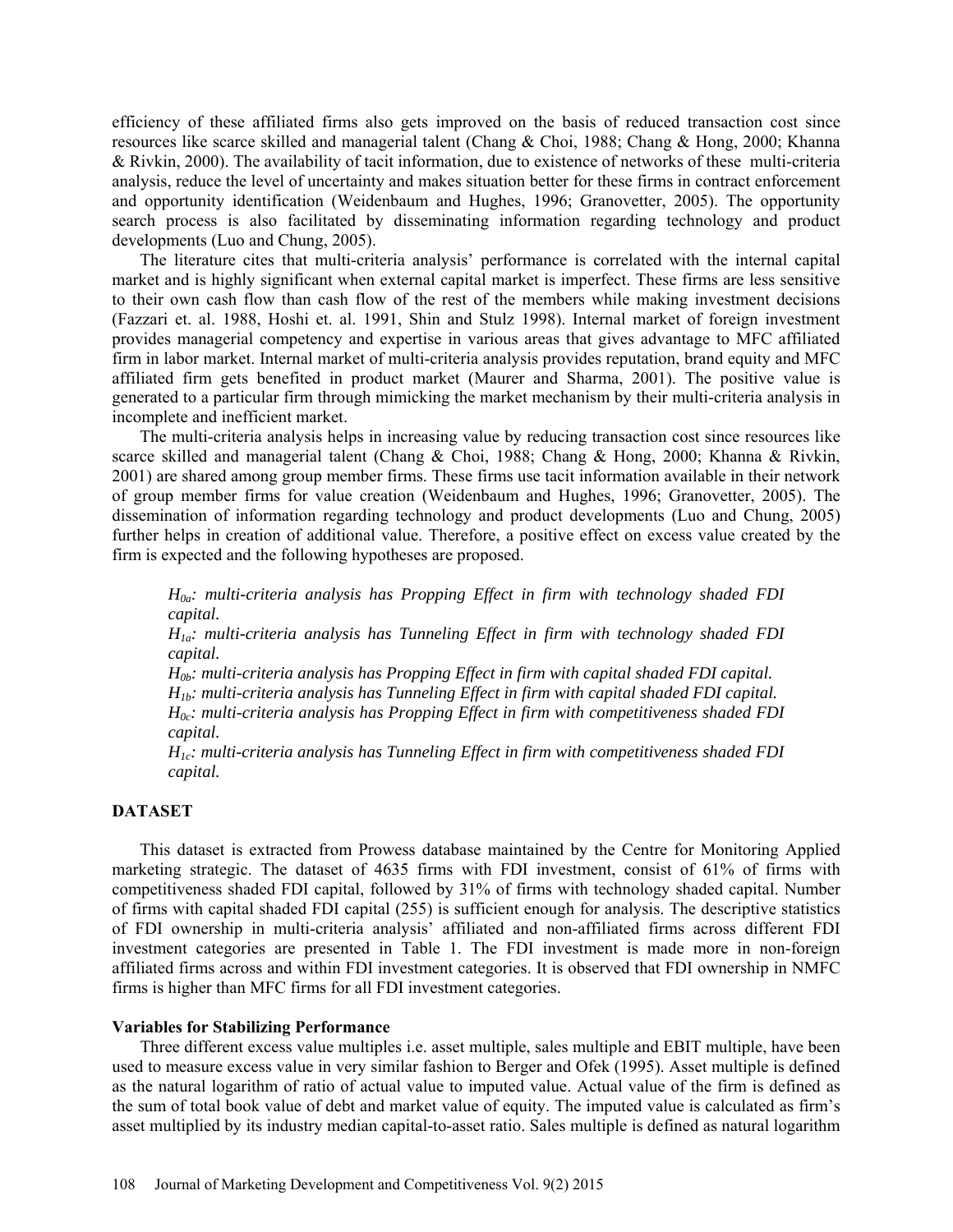of the ratio of actual value to its imputed value. The imputed value for this multiple is calculated as the sales of the firm multiplied by its industry median capital-to-sales ratio. Similarly, EBIT multiples is calculated as natural logarithm of ratio of actual value to its imputed value. The imputed value for this ratio is defined as firm's EBIT multiplied by its industry median capital-to-EBIT ratio. The firm size is measured by taking natural log of total assets. This analysis considers EBIT to sales as surrogate measure for profitability of the firm and growth opportunities of the firm has been captured as the ratio of capital expenditure to sales. Capital expenditure is calculated by taking change in net fixed asset of the firm. Net fixed asset value has been calculated after deducting depreciation from the block fixed asset. Therefore, this study has not considered depreciation separately to calculate excess capital expenditure. Berger & Ofek (1995) have considered depreciation as one of the variable. This value have been considered only if change is more than 5% otherwise no change. Then calculation of median industry capital expenditure year-wise is done for each industry. The excess capital expenditure is then calculated by subtracting median industry capital expenditure from the capital expenditure value of the firm.

# **TABLE 1 DESCRIPTIVE STATISTICS OF FDI OWNERSHIP IN FOREIGN AFFILIATES (MFC)/ NON-AFFILIATES (NMFC) WITH DIFFERENT SHADES OF FDI CAPITAL**

| Shades of<br>FDI Capital<br>and /NMFC<br>Firm |                                                                   |           | 2001  | 2002  | 2003  | 2004  | 2005  | 2006  | 2007  | 2008  | 2009  | 2010  | 2011  |
|-----------------------------------------------|-------------------------------------------------------------------|-----------|-------|-------|-------|-------|-------|-------|-------|-------|-------|-------|-------|
| <b>MFC</b>                                    |                                                                   | N         | 50    | 49    | 48    | 47    | 46    | 92    | 74    | 72    | 70    | 70    | 70    |
|                                               |                                                                   | M         | 13.94 | 15.70 | 14.18 | 13.94 | 14.55 | 14.52 | 13.57 | 15.24 | 13.08 | 13.08 | 13.08 |
| Technology<br>Shaded                          |                                                                   | <b>SD</b> | 13.28 | 15.26 | 13.20 | 13.15 | 13.09 | 17.44 | 13.31 | 15.59 | 13.86 | 13.86 | 13.86 |
|                                               | <b>NMFC</b>                                                       | N         | 59    | 59    | 64    | 61    | 62    | 120   | 92    | 87    | 85    | 85    | 85    |
|                                               |                                                                   | M         | 29.31 | 27.30 | 26.61 | 27.09 | 25.20 | 25.35 | 20.37 | 21.60 | 22.87 | 22.87 | 22.87 |
|                                               |                                                                   | <b>SD</b> | 19.44 | 20.49 | 20.61 | 20.88 | 20.64 | 21.13 | 20.48 | 20.95 | 21.91 | 21.91 | 21.91 |
|                                               | <b>MFC</b>                                                        | N         | 8     | 9     | 8     | 7     | 9     | 7     | 9     | 11    | 12    | 12    | 12    |
|                                               |                                                                   | M         | 9.14  | 11.01 | 12.23 | 13.07 | 17.47 | 20.04 | 13.13 | 14.68 | 23.08 | 23.08 | 23.08 |
| Shaded<br>Capital                             |                                                                   | <b>SD</b> | 8.06  | 10.34 | 14.64 | 15.57 | 16.47 | 14.26 | 14.30 | 16.00 | 22.46 | 22.46 | 22.46 |
|                                               | <b>NMFC</b>                                                       | N         | 12    | 12    | 10    | 11    | 10    | 9     | 17    | 16    | 18    | 18    | 18    |
|                                               |                                                                   | M         | 17.89 | 16.83 | 19.49 | 21.57 | 23.18 | 29.74 | 29.60 | 30.27 | 30.36 | 30.36 | 30.36 |
|                                               |                                                                   | <b>SD</b> | 15.14 | 15.90 | 18.93 | 18.06 | 22.38 | 29.17 | 30.88 | 29.93 | 28.21 | 28.21 | 28.21 |
|                                               | <b>MFC</b>                                                        | N         | 93    | 100   | 118   | 105   | 107   | 92    | 142   | 138   | 133   | 133   | 133   |
| Competitiveness<br>Shaded                     |                                                                   | M         | 15.20 | 13.71 | 12.34 | 13.89 | 13.86 | 14.52 | 13.74 | 14.36 | 14.33 | 14.33 | 14.33 |
|                                               |                                                                   | <b>SD</b> | 14.36 | 13.26 | 12.32 | 13.96 | 15.96 | 17.44 | 16.84 | 16.56 | 16.19 | 16.19 | 16.19 |
|                                               | <b>NMFC</b>                                                       | N         | 116   | 120   | 123   | 126   | 125   | 120   | 164   | 162   | 161   | 161   | 161   |
|                                               |                                                                   | M         | 25.86 | 26.38 | 25.39 | 25.11 | 24.37 | 25.35 | 22.30 | 21.00 | 21.51 | 21.51 | 21.51 |
|                                               |                                                                   | <b>SD</b> | 19.96 | 20.15 | 20.35 | 21.12 | 20.87 | 21.13 | 21.19 | 19.67 | 20.18 | 20.18 | 20.18 |
|                                               | $N=$ Number of Firms, $M =$ Mean Value, $SD =$ Standard Deviation |           |       |       |       |       |       |       |       |       |       |       |       |

The mean excess value expressed as Asset multiple, Sales multiple and EBIT multiple have large variation as reflected from standard deviation. The number of observations for these multiples also differs since values are missing for many firms in the database and these have been removed from the sample. This research work is focused on comparing excess value created by MFC and NMFC firms with different shades of FDI capital. The descriptive statistics of excess value created by MFC and NMFC firms with different shades of FDI capital are presented in Table 2. The mean excess value for MFC firms is observed to be less than NMFC firms with all shades of FDI capital.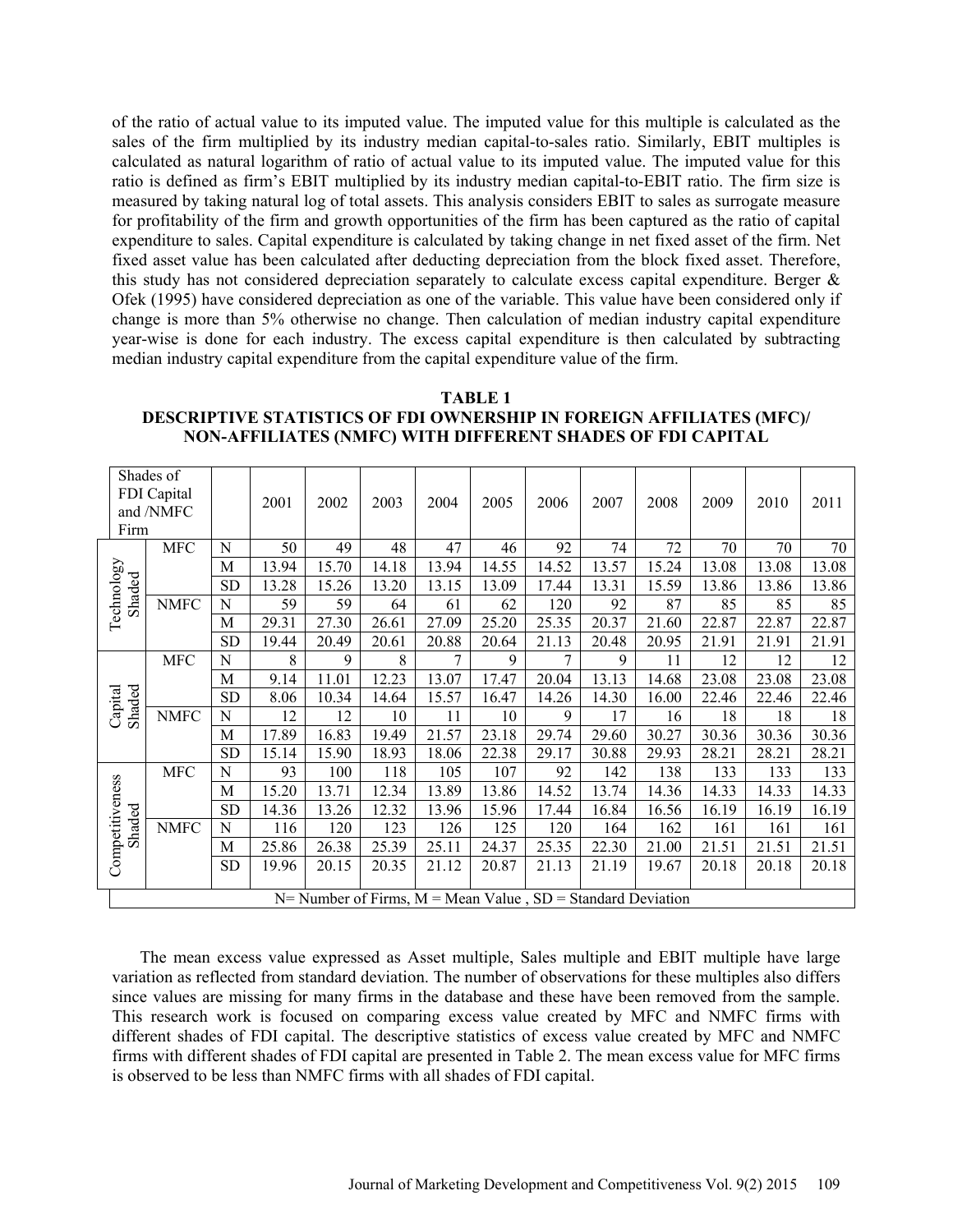### **METHODOLOGY**

Initially univariate analysis of the measures of excess value created by MFC and NMFC firms has been carried out to establish the differences between the means of different categories using ANOVA test. One way analysis of variance (ANOVA) is modeled for quantitative data (Anderson and Bancrfot, 1952; Scheffe, 1959; Searle, 1971). This method decomposes total variance due to a single source into two components i.e. systematic (difference in means of groups) and random effect (variability around group means). Out of these two components of variance, only systematic effect of variance has statistical influence on the given dataset.

| Excess      |           | <b>Competitiveness Shaded</b> |            |             | <b>Technology Shaded</b> | Capital Shaded |            |  |
|-------------|-----------|-------------------------------|------------|-------------|--------------------------|----------------|------------|--|
| Value       |           | <b>NMFC</b>                   | <b>MFC</b> | <b>NMFC</b> | <b>MFC</b>               | <b>NMFC</b>    | <b>MFC</b> |  |
| Measure     | N         | 1703                          | 1217       | 842         | 630                      | 179            | 115        |  |
| Asset       | Mean      | 1.21                          | 1.03       | 1.19        | 1.09                     | 1.44           | 1.19       |  |
| Multiple    | <b>SD</b> | .38                           | 1.43       | 1.36        | 1.34                     | 1.77           | 1.59       |  |
| Sales       | Mean      | .23                           | 1.10       | 1.25        | 1.03                     | 1.85           | 1.41       |  |
| Multiple    | <b>SD</b> | l.57                          | 1.70       | 1.63        | 1.64                     | 2.26           | 2.18       |  |
| <b>EBIT</b> | Mean      | .73                           | l.45       | 1.59        | 1.04                     | 1.98           | 1.81       |  |
| Multiple    | <b>SD</b> | 2.13                          | l.55       | 1.69        | .76                      | 1.54           | 1.72       |  |

# **TABLE 2 DESCRIPTIVE STATISTICS OF EXCESS VALUE CREATED BY FIRMS WITH DIFFERENT SHADES OF FDI CAPITAL**

The ANOVA test reveals that firm's excess value differs across and within different shades of FDI capital. Two way ANOVA and MANOVA (Wilk's Lambda) tests have been performed to assess the effect of FDI capital. After establishing this fact, the significance of other control variables is tested by performing regression estimation. The factors observed to be significant in regression estimate have been used for confirmatory factor analysis (CFA).

### **RESULTS AND DISCUSSION**

The ANOVA test performed on pooled data reveals that the difference in excess value created by foreign affiliated firm (MFC firm) and stand-alone firm (NMFC firm) is statistically significant (5% significant level) if it is measured in terms of asset multiples. The mean value of excess value created by foreign firm is observed to be lower than that of stand-alone firm. For excess value measured in terms of sales multiple and EBIT multiple, no statistically significant difference have been observed between MFC firm and NMFC firm. For competitiveness shaded FDI capital, ANOVA test results shows statically significant difference between excess value created by MFC and NMFC firms in terms of asset multiple (5% significance level) and EBIT multiple (10% significance level). For sales multiple, no significant difference is observed. The mean value of excess value created by MFC firms is observed to be lesser than NMFC firms. For technology shaded and capital shaded FDI capital, no statistically significant difference is observed between excess value created by MFC and NMFC firms. This holds true for all three measures of excess value i.e. asset multiple, sales multiple and EBIT multiple. It is observed that for competitiveness shaded FDI capital, marginal means of excess value for NMFC firm is higher than MFC firm for all three multiples. For technology shaded FDI capital, marginal means of excess value for MFC firms is higher than NMFC firm however it is not significant. For capital shaded FDI capital, marginal means of excess value for MFC firm is lower than NMFC but the difference is not statistically significant. Since, the difference between excess value created by MFC and NMFC differs significantly for competitiveness shaded FDI capital in terms of asset multiple, therefore further analysis is focused on the same. MANOVA test results for excess value (asset multiple) as reported in Table 3 reveals that shade of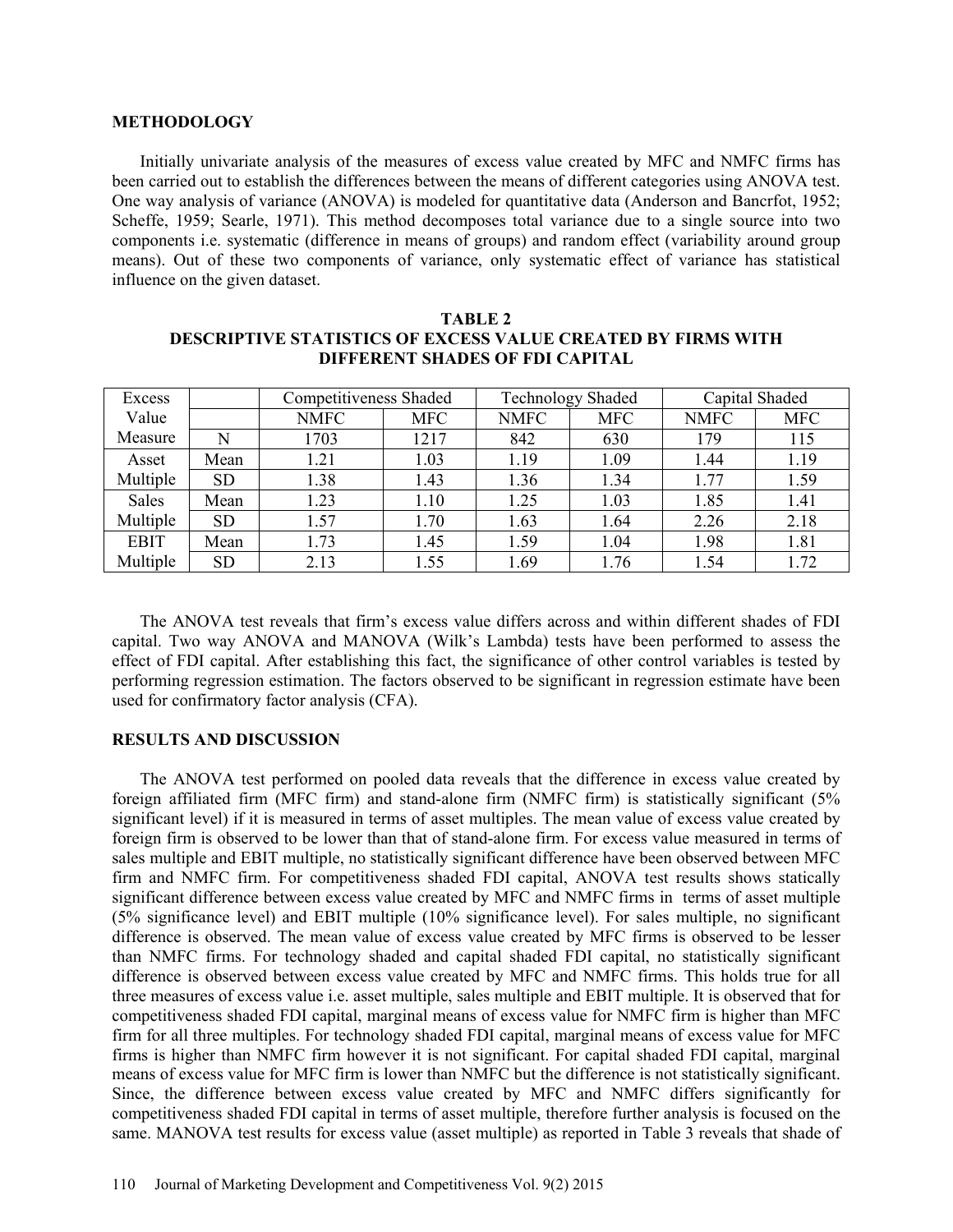FDI capital and multi-criteria analysis are significant (10% significance level) however their interaction is not observed to be significant.

| <b>TABLE 3</b>                                          |
|---------------------------------------------------------|
| RESULTS OF MANOVA TEST (WILK'S LAMBDA) FOR EXCESS VALUE |
| (ASSET MULTIPLE)                                        |

| <b>Independent Factors</b> | Value |       | df          | Error df | Sig   |
|----------------------------|-------|-------|-------------|----------|-------|
|                            |       |       |             |          |       |
| Intercept                  | 0.997 | 2.194 |             | 2194     | 0.087 |
| FDI Type                   | 0.997 | .189  | $\mathbf 0$ | 2788     | 0.081 |
| FDI Type* MFC Affiliation  | 0.998 | 0.82  |             | 4388     | 0.554 |
| <b>MFC</b> Affiliation     |       | 0.302 |             | 2194     | 0.082 |

The panel dataset is available for analysis and diagnostic tests are conducted for the same. Hausman test result ( $p > \text{chi2} = 0.035$ ) tells that fixed effect model (FEM) is more appropriate for analysis. Further to this, Wald test has been performed and test result ( $p > chi2 = 0.128$ ) shows that there is no heteroskedasticity. Since, the dataset set is micro-panel, therefore there is no need to perform serial correlation test and cross sectional dependence test.

**TABLE 4 PANEL DATA REGRESSION ESTIMATES: FIXED EFFECT MODEL**

| Independent        | 1 <sup>st</sup> | 2 <sup>nd</sup> | $3^{\text{rd}}$ | $4^{\text{th}}$ | 5 <sup>th</sup>     | $6^{\rm th}$ | 7 <sup>th</sup> | 8 <sup>th</sup> | $\mathbf{q}^{\text{th}}$ | All     |
|--------------------|-----------------|-----------------|-----------------|-----------------|---------------------|--------------|-----------------|-----------------|--------------------------|---------|
| variable           | Year            | Year            | Year            | Year            | Year                | Year         | Year            | Year            | Year                     | Years   |
| Constant           | (0.000)         | (0.129)         | (0.052)         | (0.000)         | $(0.743)$ $(0.619)$ |              | (0.000)         | (0.000)         | (0.000)                  | (0.000) |
| <b>EBIT</b> to Net | $-.216$         | $-.097$         | 0.168           | 0.235           | 0.348               | 0.240        | 0.303           | 0.411           | 0.137                    | 0.101   |
| Sales              | (0.001)         | (0.074)         | (0.035)         | (0.000)         | (0.000)             | (0.000)      | (0.000)         | (0.000)         | (0.000)                  | (0.000) |
| <b>Fixed Asset</b> | 0.124           | 0.100           | 0.726           | 0.655           | 0.537               | 0.505        | 0.478           | 0.846           | 0.021                    | 0.313   |
| to Net Sales       | (0.016)         | (0.056)         | (0.000)         | (0.000)         | (0.000)             | (0.000)      | (0.000)         | (0.000)         | (0.455)                  | (0.000) |
| Capex to Net       | 0.591           | 0.643           | $-.184$         | 0.095           | $-.153$             | $-.055$      | $-.020$         | $-.255$         | 0.650                    | 0.174   |
| <b>Sales</b>       | (0.000)         | (0.000)         | (0.283)         | (0.061)         | (0.000)             | (0.042)      | (0.333)         | (0.000)         | (0.000)                  | (0.000) |

The regression estimate of FEM has been presented in Table 4. In this model, Excess value measured as asset multiple is dependent variable and firm characteristics like profitability (EBIT to net sales), asset utilization (fixed asset to net sales) and growth opportunity (capex to net sales) are controlled. These variables are observed to be highly significant for creation of excess value in all investment horizons. The external' investment multi-criteria analysis is observed to be highly significant for all investment horizons. The negative coefficient can be considered as negative effect of investment multi-criteria analysis for stabilizing Performance by a firm. The effect of multi-criteria analysis has been also estimated through confirmatory factor analysis (CFA) model. The results of CFA reveals that these factors are highly significant. The negative coefficient of external' investment multi-criteria analysis is in confirmation with the result obtained through regression estimate in FEM.

On the basis of the above findings, the following hypotheses are accepted:

*H1a: multi-criteria analysis has Tunneling Effect in firm with technology shaded FDI capital. H1b: multi-criteria analysis has Tunneling Effect in firm with capital shaded FDI capital.*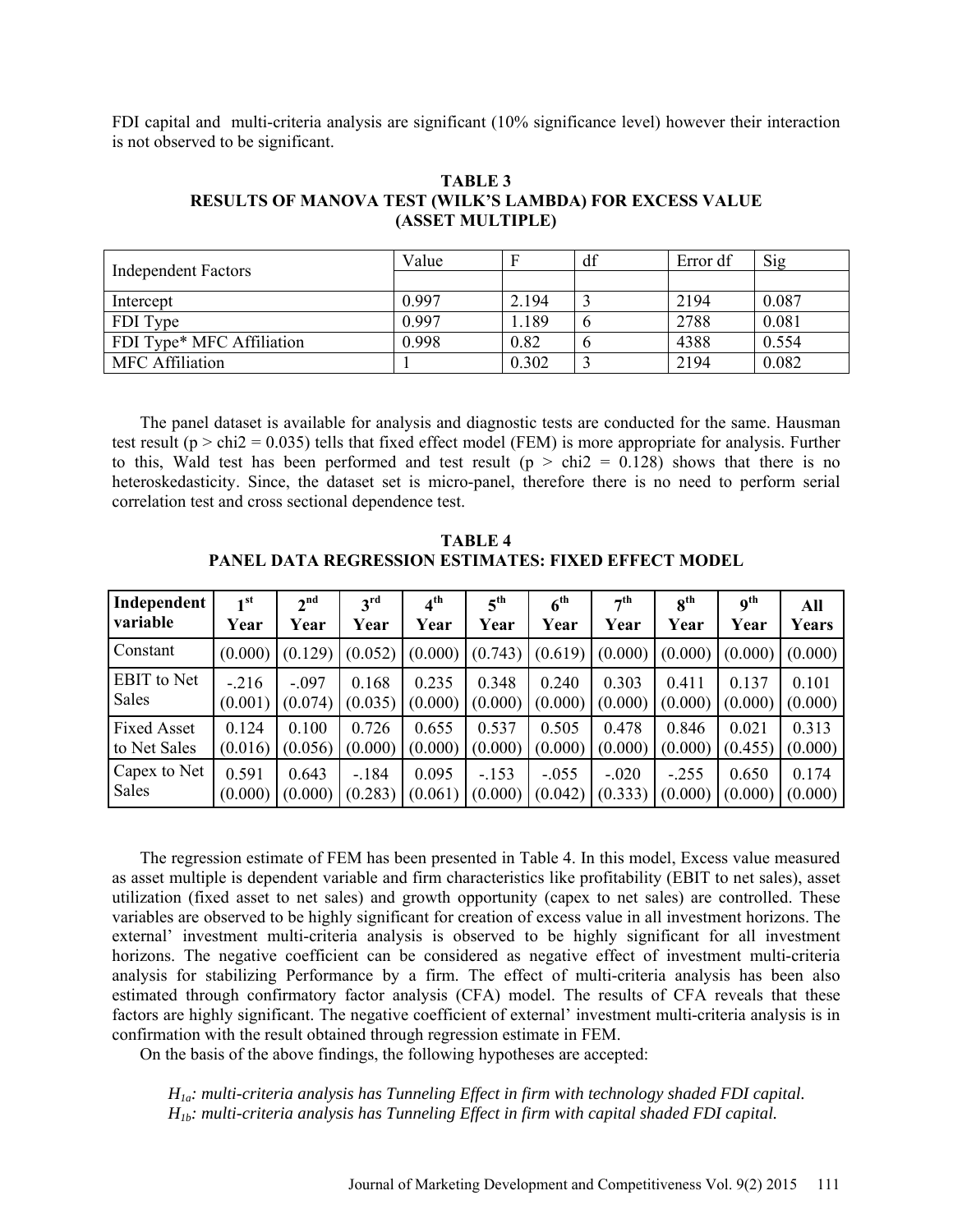*H1c: multi-criteria analysis has Tunneling Effect in firm with competitiveness shaded FDI capital.*

While, the following hypotheses are rejected:

*H0a: multi-criteria analysis has Propping Effect in firm with technology shaded FDI capital. H0b: multi-criteria analysis has Propping Effect in firm with capital shaded FDI capital. H0c: multi-criteria analysis has Propping Effect in firm with competitiveness shaded FDI capital.* 

### **CONCLUSIONS**

The competitiveness of FDI capital is observed highly significant for external affiliated firm. The difference in excess value created by foreign affiliated and stand-alone firm is highly significant and mean value of excess value is observed lower for foreign affiliated firm. These empirical evidences are in favor of tunneling effect of investment multi-criteria analysis for all shaeds of FDI capital. This results is in line with findings of Bertrand and al (2002) (non-operating profit). Controlling value creating factors like growth opportunity, asset utilization and profitability, it is observed that tunneling effect of external' investment multi-criteria analysis is highly significant for three shades of FDI capital.

### **ENDNOTE**

1. Press Note No. 7 (1993 Series)

### **REFERENCES**

Anderson, R., L. and Bancroft, T., A.,1952, *Statistical Theory in Research*, McGraw Hill, New York.

- Berger, P., G. and Ofek, E., 1995, Diversification's Effect on Firm Value**,** *Journal of Financial Economics*, *37*(1), 39-65.
- Bell, J., H., J, 1996, *Single or joint venturing? A comprehensive approach to foreign entry mode choice*, Aldershot, England: Avebury.
- Bertrand, M., Mehta, P. and Mullainathan, S., 2002, Ferreting out Tunneling: An Application to Transition Foreigns, *Quarterly Journal of Economics*, *117*(1), 121-48.
- [Camp,](http://www.sciencedirect.com/science/article/pii/S0923474899000028#bb16) S., M., and Sexton, D., L., 1992, Technology Transfer and Value creation: extending the theory beyond information exchange, *Technology Transfer* 17(2/3), 68–76.
- Chang, S.-J. and Choi, U., 1988, Strategy, structure, and performance of Korean foreigns: A transaction cost approach, *Journal of Industrial Economics*, 37(2): 141–158.
- Chang, S.-J. and Hong, J., 2000, Economic performance of group-affiliated companies in Korea: Intragroup resource sharing and internal business transactions, Academy of Management Journal, 43(3): 429–448.
- Dahlquist, M., R., and Ran, G., K., 2001, Direct Foreign Ownership, Institutional Investors, and Firm Characteristics, *Journal of Financial Economics* 59, 413-440.
- Dasgupta, S., and Sengupta, K., 1995, Optimal Regulation of MNEs and Government Revenues, *[Journal](http://www.sciencedirect.com/science/journal/00472727)  [of Public Economics](http://www.sciencedirect.com/science/journal/00472727)* [58 \(2\),](http://www.sciencedirect.com/science?_ob=PublicationURL&_tockey=%23TOC%235834%231995%23999419997%23182397%23FLP%23&_cdi=5834&_pubType=J&view=c&_auth=y&_acct=C000023778&_version=1&_urlVersion=0&_userid=489944&md5=803615e6a0e711ab6da83a6f9ca4c6ea) 215-234.
- Fazzari, S., Hubbard, R., G. and Petersen, B., 1988, Financing Constraints and Corporate Investment, Brookings Papers on Economic Activity, 1, 141–95.
- Ferris, S., K., and Kim., P., K., 2003, The Costs (and benefits?) of Diversified Foreign: The Case of Korean Chaebols, *Journal of Banking and Finance* 27, 251-273.
- Frynas, J G**,** Pigman, G A and Mellahi, K, 2006, First Mover Advantages in International Business and Firm-SpecificPolitical Resources, *Strategic Management Journal* 27 (4), 321-345.
- Gerlach, M. L., 1992, Alliance capitalism: The social organization of Japanese business. Berkeley, CA: University of California Press.